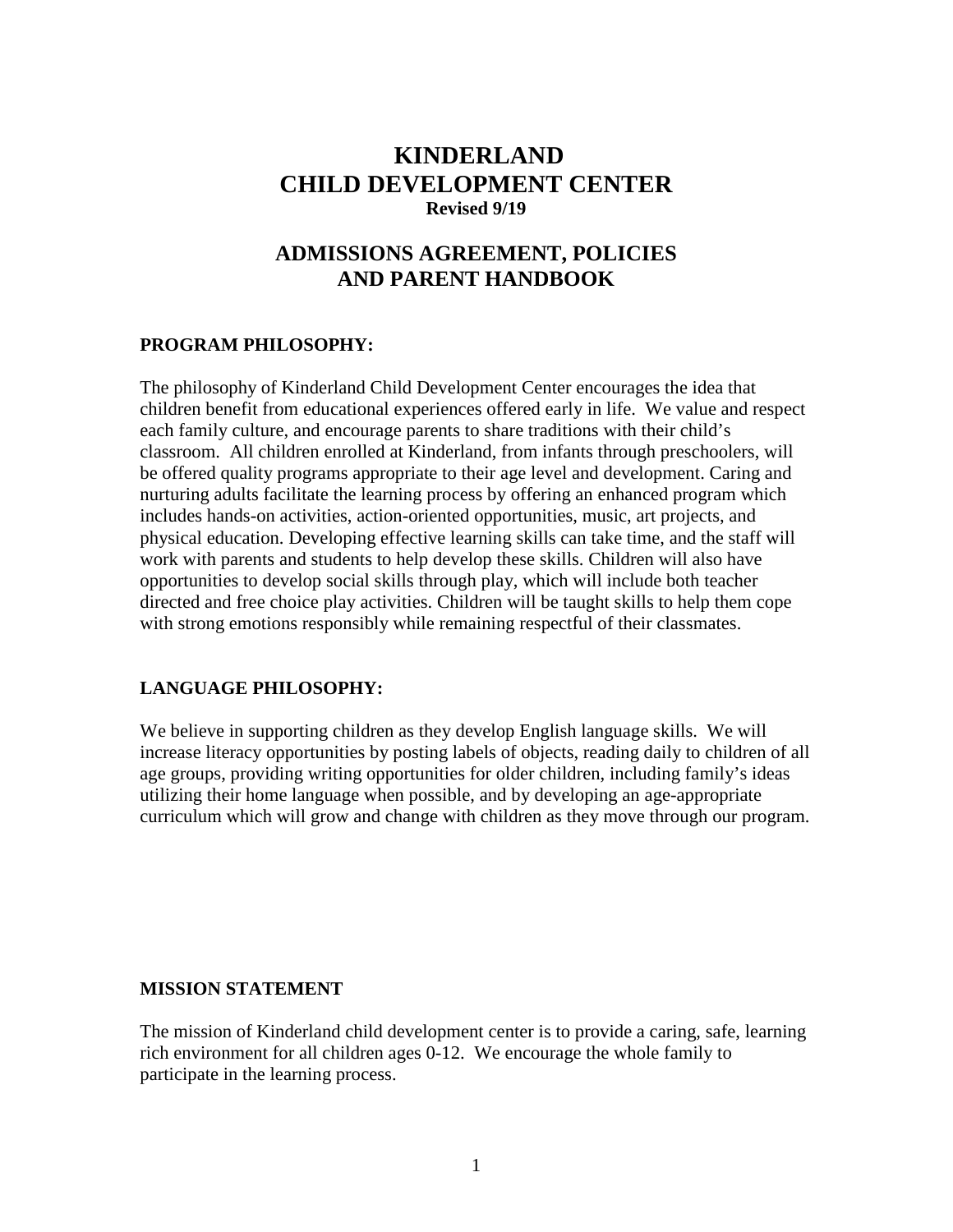### **SERVICES OFFERED:**

Kinderland's quality programs are available to children ages 0 months to 24 months in the Infant Center. We also offer educational PreSchool and PreKindergarten programs for children ages two through five. After school care and summer programs are available for children up to twelve years in age.

We provide care full days, half days, and drop off,  $1 - 5$  days per week. Drop off/variable schedule clients must call daily on days the child will attend that s/he is not listed on the roll schedule.

There are no other services or supplemental services provided by us, such as tutoring, speech therapy, physical therapy, etc. We can; however, accommodate these services upon parent request when they are bringing in their own specialists (for example, through Far Northern.)

The parent/Legal Guardian is responsible for transporting children to and from the center. We do not provide any school bus pick-up and/or drop off. Field trips are optional and may require parent transportation. The bus from Mistletoe stops at the end of the driveway. Please make arrangements in the office if you have a Kindergarten student arriving on the bus.

We consult with Healthy Beginnings, Shasta First Five, Shasta Healthy Smiles, and Raising a Reader, among other community resources, to improve the quality of our program.

# **PLACEMENT:**

Child placement in Kinderland will be determined through an interview during sign-up.

All children under the age of two will be placed in the Infant Center. The child's developmental level will determine which of the three Infant classrooms they will be placed in. The Infant I room is intended for non-mobile children under the age of one. When they become mobile, they will move into the Infant II room. Around the age of 18 months, children will be moved into the Infant III room. At two years, the child will be moved into the Transition Room. Parents/guardians agree, by signing this agreement, to have their child/ren moved into the proper rooms when they become age appropriate. Other arrangements can be considered upon written request.

The determining factors for placement in the Preschool program will be age and readiness. Non-toilet-trained three-year-old children will remain in the Transition Room until able to use toilet facilities independently. Children must also be able to sit in groups for circle activities before moving on to the Preschool Room.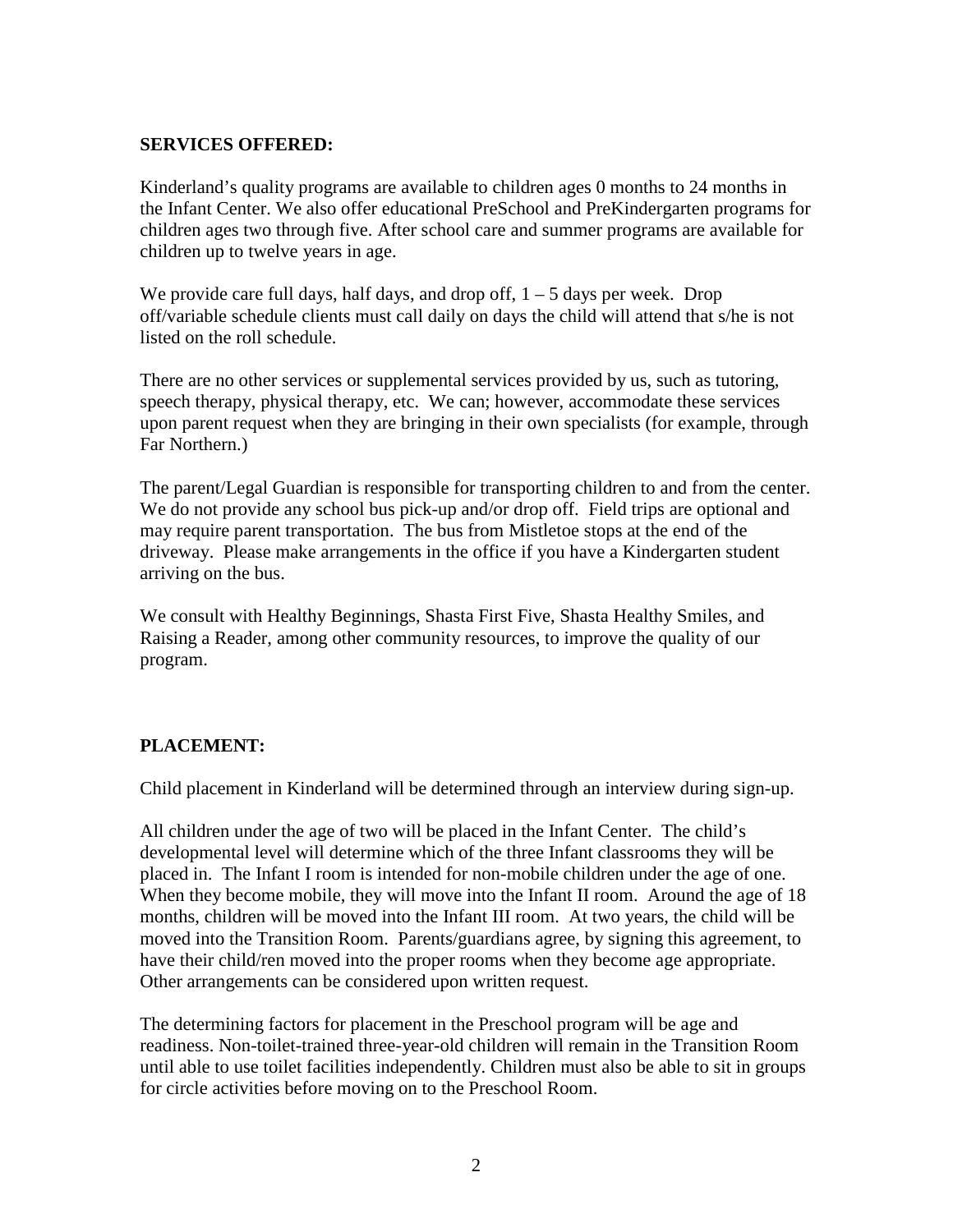The Pre-Kindergarten Room is intended for four year old children who will be starting Kindergarten the following fall. All four-year-old PreSchool children move into PreKindergarten at the same time in September, not at the time they turn four.

### **OPERATING HOURS/LATE FEES:**

Kinderland Child Development Center is open Monday – Friday from 6:30 a.m. – 6:30 p.m. We do not have staffing capabilities to accept children before 6:30 a.m. or keep them later than 6:30 p.m. If a child is picked up after closing time (6:30 p.m.) there will be a late charge of \$15 per child for the first 15 minutes, or portion thereof, and \$1.00 per child per minute after the first 15 minutes. Charges not paid at the time of pick-up are due before the child may attend again. Excessive lateness may result in termination of services. We will not keep a child later than 7:00 p.m., and we will call the Redding Police Department at 7:00 p.m. to pick up any child remaining at the center.

### **REGISTRATION**

Registration fees of \$50 per family are required to be paid in full within one month of your child's first day of attendance and annually thereafter during September. For returning clients we offer half price registration every June, or \$25.

All children must have a current physical and immunization record prior to entry to the development center. Immunization records must be updated each time the child receives new shots.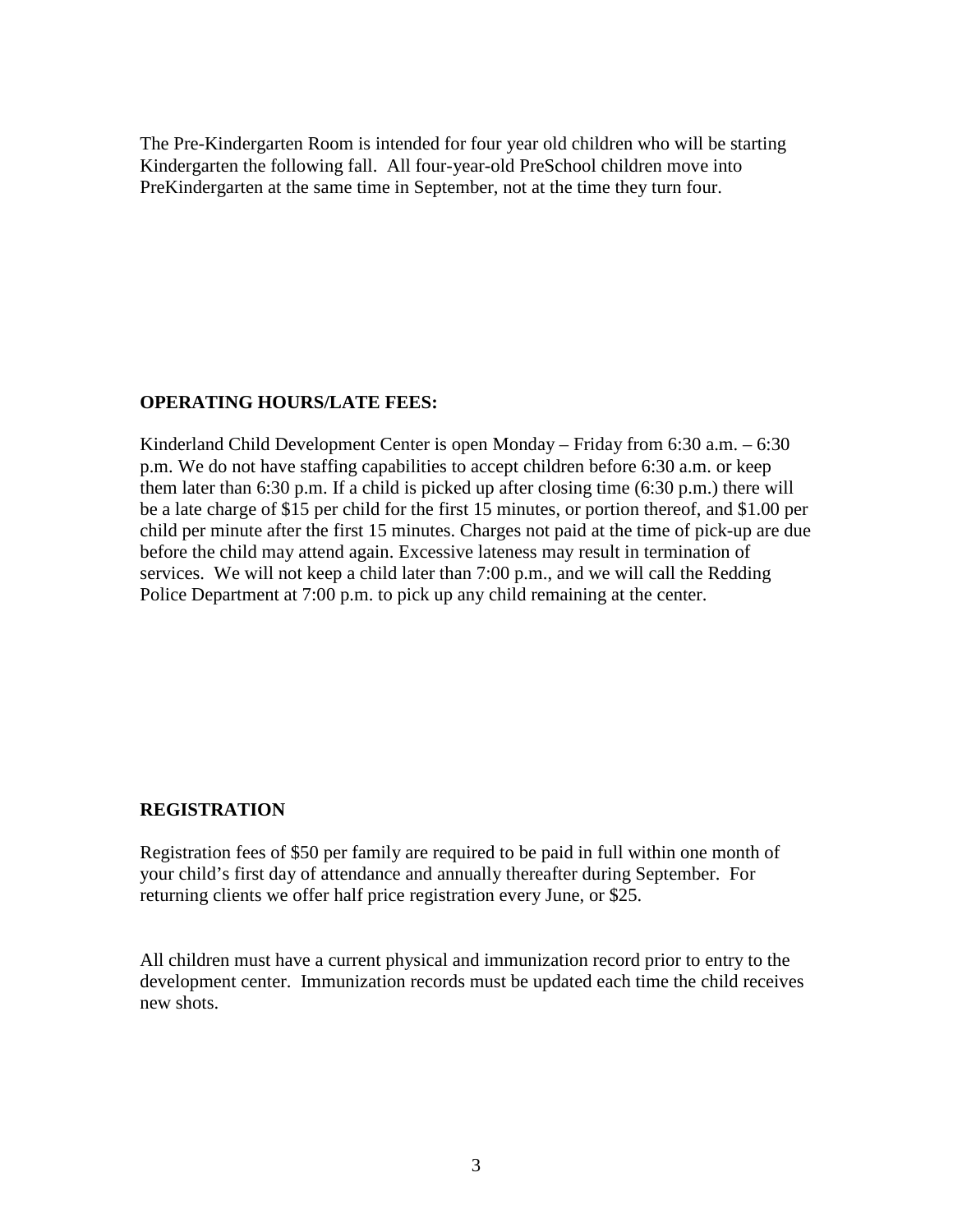### **TUITION AND FEE PAYMENTS**

### PRIVATE PAY CLIENTS

All tuition and fees are due on the  $1<sup>st</sup>$  of each month. Semi-monthly payments are due on the  $1<sup>st</sup>$  and  $15<sup>th</sup>$  of each month. Tuition is due in advance of attendance. If tuition is more than one day late, your child/ren will not be able to attend Kinderland until your account is paid in full, and the Early Bird Special will no longer be in effect. All tuition or fees must be paid on or before the due date or your child will not be admitted. Fees can be paid by cash, check (payable to Kinderland Child Development Center), Visa, MasterCard, or Discover Card**.** There is a \$35.00 service fee charged to any client for a check returned by the bank, and future payments may be accepted on a cash basis only.

Early Bird Special and Sibling Discount: Clients who pay in advance of attendance, on or before the  $1<sup>st</sup>$  of each month (the  $1<sup>st</sup>$  and the  $15<sup>th</sup>$  if paying bimonthly), will receive a discount on their tuition. Also available for clients who pay in advance of receiving services is a discount on the older child(ren) of families with more than one child. Early Bird Specials and Sibling Discounts are not available for clients who attend less than 10 days per month.

### COUNTY ASSISTANCE CLIENTS:

You are responsible for ensuring the green payment sheets are signed in and out daily. If your child is absent, please write the reason for absence and sign the "signature out" column. The county will not pay for days that: 1. A different color of ink was used to write the time and your signature; 2. Your signature is not legible (provide a copy of your driver's license); 3. You round off the time – you must put the exact time. 4. You do not sign IN at arrival and OUT when you leave every day. Please check that you are signing on your own child's sheet and not someone else's; sheets cannot be whited out or duplicated. Parent fees are due on or before the  $1<sup>st</sup>$  of each month, and your child will not be admitted if payment arrangements are not made on time.

Any fees or tuition not covered by the county are the responsibility of the parent/ guardian. Be sure you are not using more than your approved hours. At this time, registration fees are not covered and will be billed annually in September.

### **RATE CHANGE:**

Kinderland will give at least a 30 day notice prior to any changes in our rates or tuition.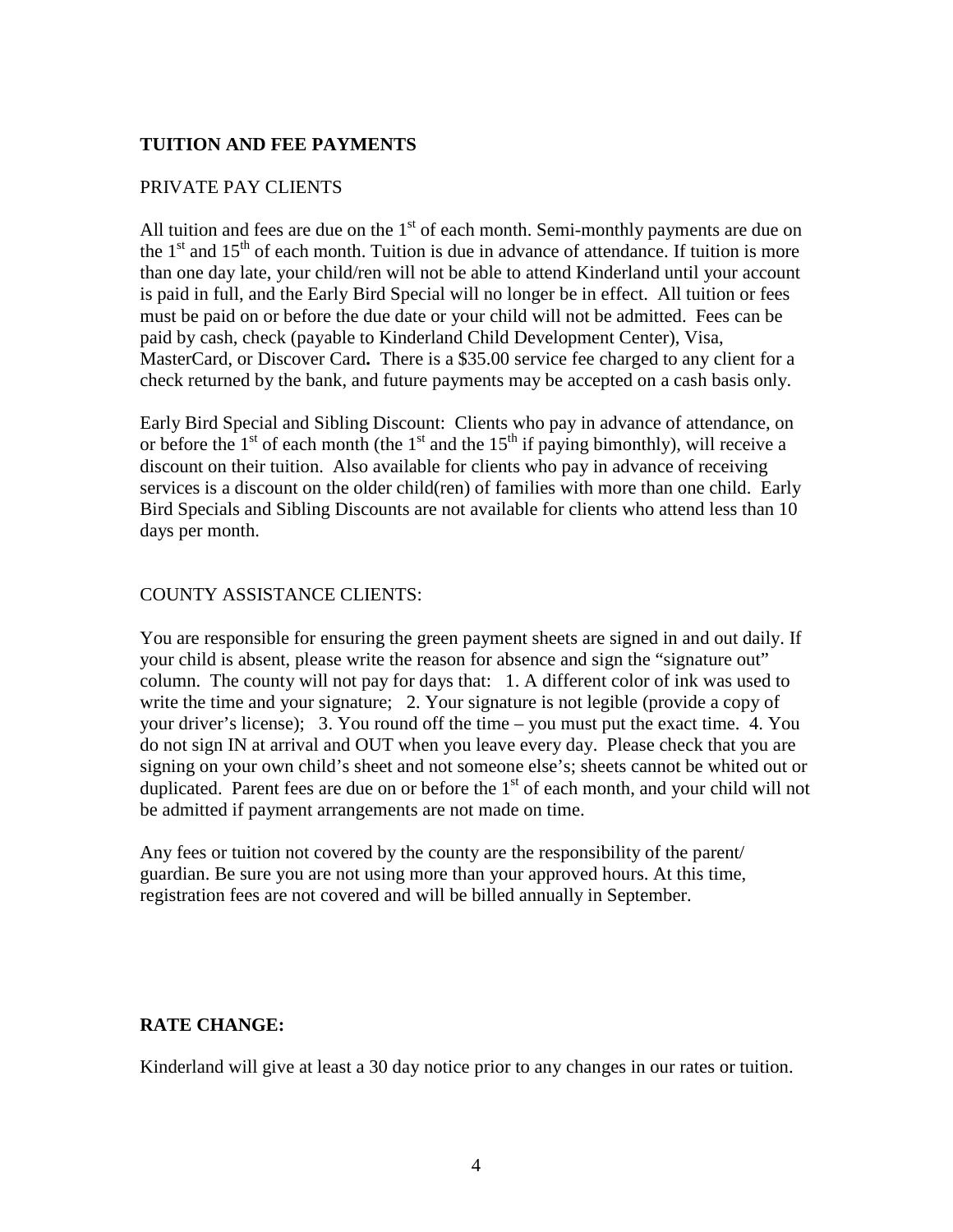### **ABSENCES:**

If a child does not attend Kinderland for any reason, THE FEES OR TUITION PAID FOR THAT DAY REMAIN IN EFFECT. The State of California requires certain child/staff ratios, so staffing, meals, and other preparations are made in advance based on the number of children expected to attend that day.

### **DIAPER/SUPPLY POLICY:**

Families are responsible for providing diapers and wipes for their child/ren. Kinderland staff will notify you when your supply is running low. Kinderland will charge \$5.00 per day per child for use of facility diapers, and \$1.00 per day per child for use of facility wipes. This charge must be paid in advance of the child's attendance.

# **HOLIDAYS**

Kinderland will be closed for the following holidays:

| NEW YEAR'S DAY | PRESIDENT'S DAY                                 |
|----------------|-------------------------------------------------|
| MEMORIAL DAY   | INDEPENDENCE DAY $(\text{July } 4^{\text{th}})$ |
| LABOR DAY      | THANKSGIVING & FRIDAY AFTER                     |

CHRISTMAS EVE & CHRISTMAS DAY OR CHRISTMAS DAY AND THE DAY AFTER (depending on how the week-ends fall in relation to Christmas). We may close early on Christmas Eve, and close on the  $25<sup>th</sup>$  and  $26<sup>th</sup>$ .

If the holiday falls on a Saturday Kinderland will be closed on Friday; if the holiday falls on a Sunday we will be closed on Monday. Tuition and fees will be charged for these holidays if a child's regular attendance falls on any of the above days.

Kinderland reserves the right to take one additional floating holiday per year; for example, to have the entire staff attend a training session. If this day is taken, parents will be given at least two weeks advance notice.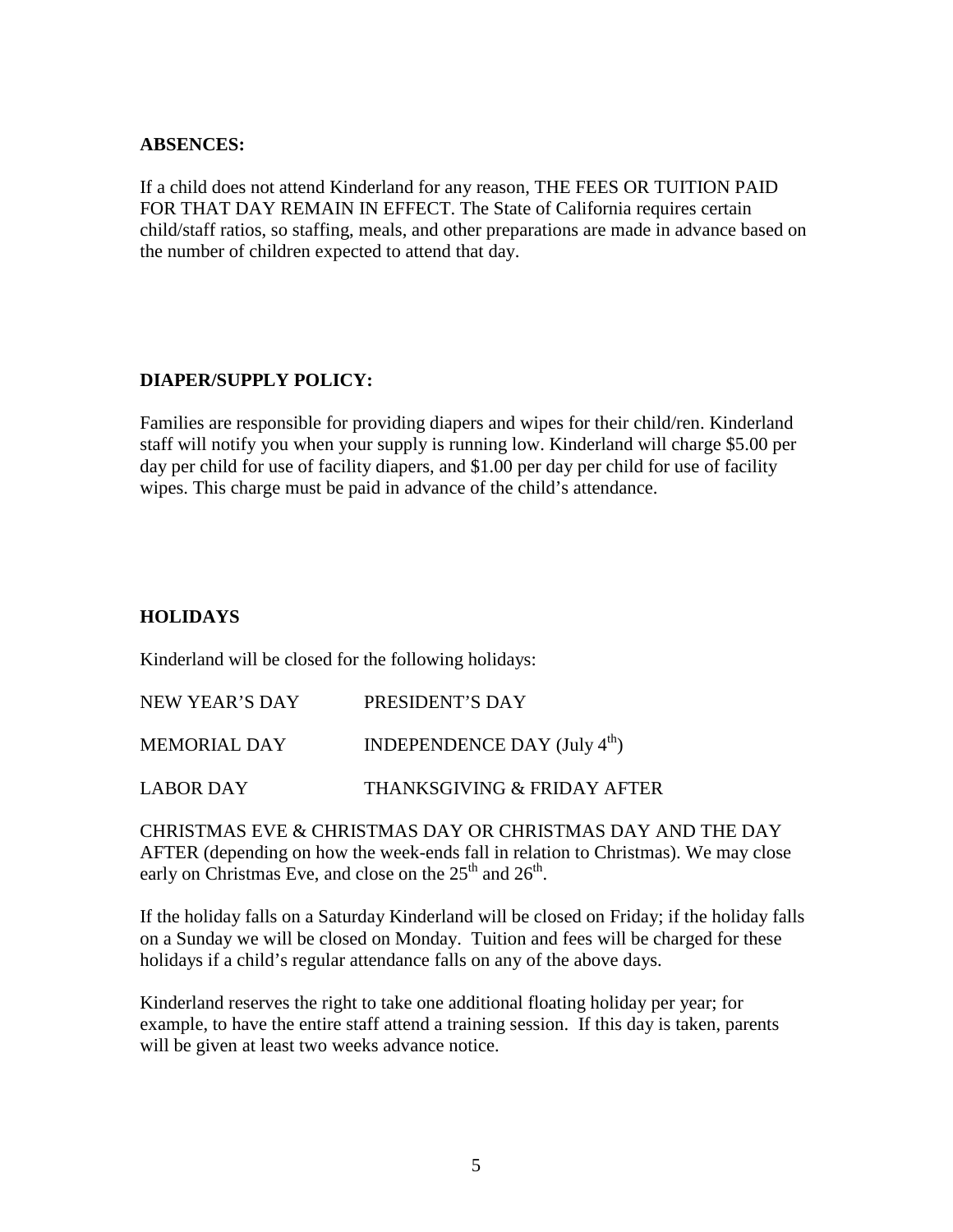### **SIGNING IN AND PICKING-UP (OR RELEASING) A CHILD:**

All children must be signed in at arrival and signed out when picked up every day. The full first and last name of the signer is required by state regulations governing child care. Clients receiving county assistance must sign the county green sheet (to ensure proper payment) AND must also sign the white attendance sheet (licensing regulations).

Kinderland will only release a child to the following:

- 1. Parent(s) who have legal custody
- 2. The legal guardian
- 3. People listed on the Identification and Emergency Information Form
- 4. Law Enforcement Officers, Social and Welfare Workers with proper authorization.

People unknown to the Kinderland staff member on duty at pick-up will be required to show picture ID before the child will be released. This can mean a new staff member who has not yet met the parents, even if the child has attended the center for quite some time.

Kinderland will not deny access to either parent solely on the request of the other parent. In order for Kinderland to refuse to release a child to a parent, we must have a court order on file denying access.

# **PARENTAL RIGHTS TO ACCESS RECORDS**

We have been informed by our attorney that we CANNOT DENY ACCESS TO OUR RECORDS to either parent of a child without a court order. One parent cannot instruct us to withhold information pertaining to the child from the other parent. A five work day written notice is required for any paperwork requests. No personal information (addresses, phone numbers, SS numbers, Driver's License information, income) will be included in any paperwork released by Kinderland. \$1.00 per page will be charged to cover our costs. The payment will be due before any copies are released.

### **WITHDRAWAL FROM KINDERLAND**

Two weeks advance notice is required when a child will no longer be attending Kinderland. If adequate notice is not provided, two weeks of tuition will be charged on the final bill. (County clients will also be held responsible for payment if the county chooses not to honor the two week policy.) Any other fees, such as registration fees not paid in full, will be due on or before the child's last day of attendance.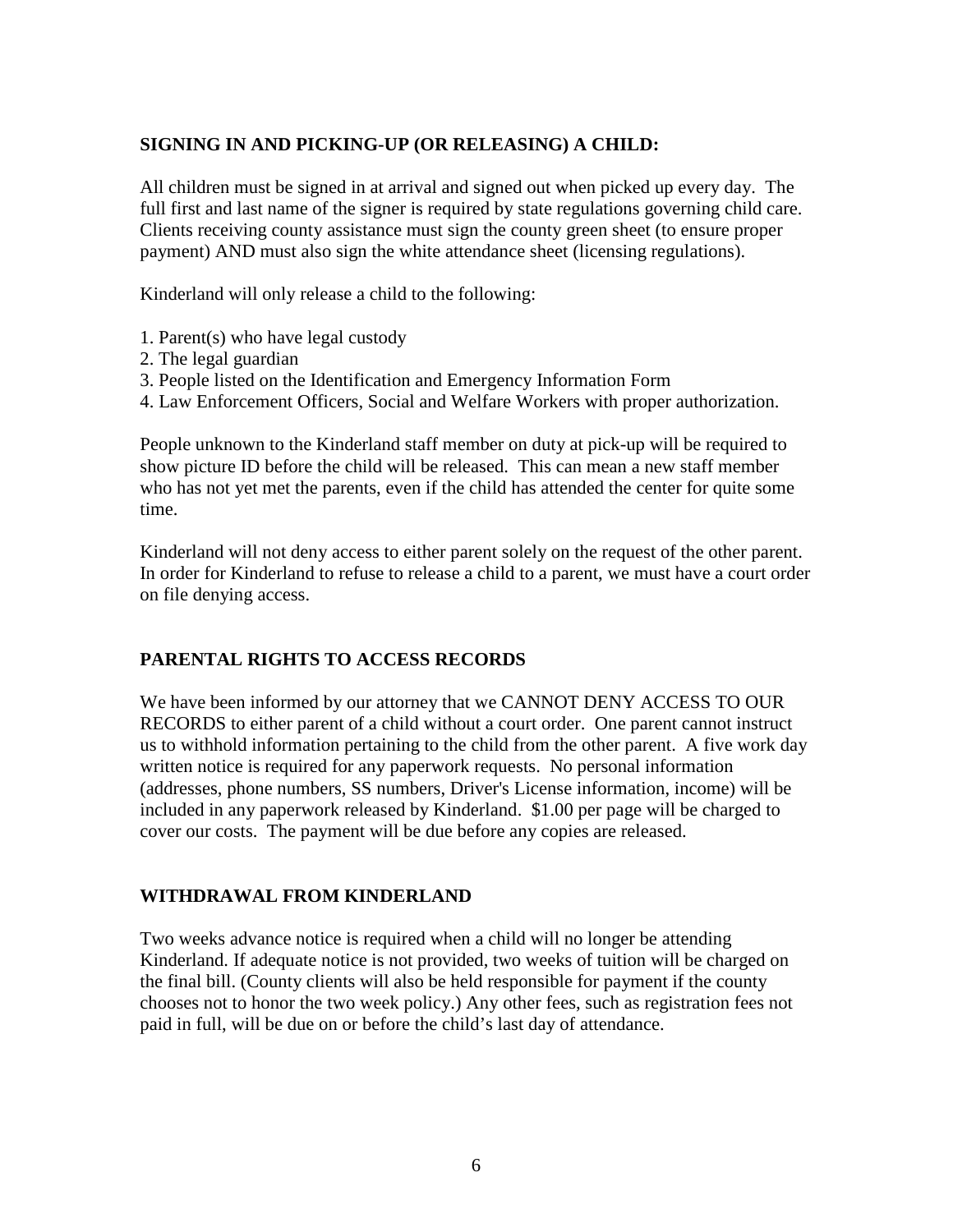### **ILLNESS**

A daily general health check by observation will be routine. Children who appear to be sick with a fever, stomachache, flu, cold symptoms, or any other contagious condition will not be admitted. If a child becomes ill or sick during the day, the parent will be notified to pick up the child in 30 minutes or less. A parent will be called if: a child's temperature is 100 degrees or higher; the child vomits or has diarrhea more than once, if the child appears to have pinkeye or any other contagious condition, etc. We reserve the right to send home a child anytime at our discretion when we feel his/her attendance could impact his/her health. A child must be symptom free for 24 hours before they can return to day care. We require a doctor's note before a child returns to care following a serious or contagious illness.

# **EMERGENCY INFORMATION**

If your child is hurt and needs emergency medical or dental care, staff will perform first Aid and CPR if necessary. In extreme emergencies, Kinderland staff will call 911. Once the child has received medical attention from our staff, parents will be notified and an incident report will be made.

Parents will always be notified if their child bumps their head or receives a bite that breaks the skin. This does not mean the child needs to be picked up; the call is a courtesy call.

# **DISCIPLINE POLICY:**

Kinderland will not use any type of corporal punishment (i.e. spanking or hitting) in disciplining a child.

### INFANTS

Discipline of the infants will be redirection. Children will not be confined to cribs, high chairs, playpens, or other similar equipment as a form of discipline. Repeated incidences such as biting, pulling hair, or other similar activities which violate other children's personal rights will result in a conference with the parents(s), the Director, and/or the teacher. Should this type of behavior continue after the conference, the child may be terminated from the center. Once Kinderland has called for a mandatory behavioral pickup, the child must be picked up within 30 minutes of the phone call. A child who is not picked up within the 30 minute time period may be permanently dismissed from the program with no further notice.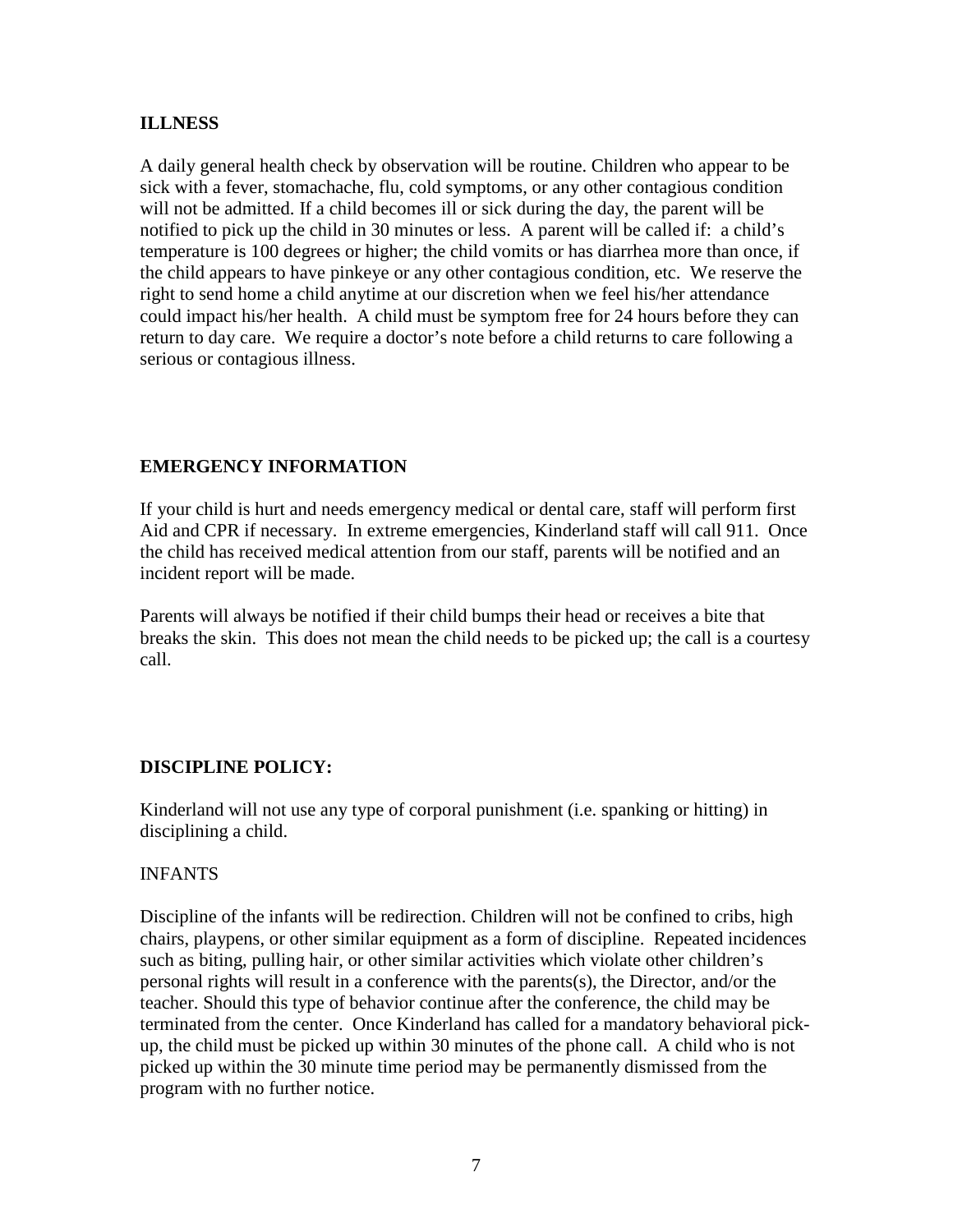#### PRESCHOOL/PRE-KINDERGARTEN/SCHOOL-AGE CHILDREN

Consequences for unacceptable behavior by children will include redirection, time out, or other acceptable consequences. Unacceptable behavior includes, but is not limited to, the following: hitting, biting, kicking, not following the teacher's directions, running away from the teacher, activities which violate other children's personal rights, foul language, disturbing other children during naptime, and other inappropriate behaviors. The length of the time out will be one minute for each year of the child's age.

Repeated incidences will result in a conference with the parent(s), the Director, and/or the teacher. A child may be dismissed from the program if s/he does not adhere to the policies after a parent conference. If a child exhibits excessive misbehaviors in one day, they will be sent home. Once Kinderland has called for a mandatory behavioral pick-up, the child must be picked up within 30 minutes of the phone call. A child who is not picked up within the 30 minute time period may be permanently dismissed from the program with no further notice.

# **SCHOOL AGE POLICIES**

All attendance for school age children must be arranged for in advance. Please give a two week notice when your school age child will be attending.

School age children may ONLY attend at the following times:

- 1. School holidays or Staff Planning days that Kinderland is open;
- 2. Summer;
- 3. After school.

School age children may NOT attend when:

- 1. They have been suspended/expelled from school;
- 2. They are too sick to attend school;
- 3. Any other non-prearranged time that we do not have other school age children.

### **ARRIVAL POLICY/NAPTIME**

In order to provide the best care for your child and the other children in the facility, it is recommended that children arrive before 10:00 a.m. Children who arrive later do not have sufficient time to settle in before naptime. When circumstances require you to bring in a child just before or during naptime, bring them in tired and ready to lie down. Providing a rest period is a licensing requirement, and many children cry when brought in during naptime which wakes up the children already sleeping. Any child brought in during nap time will be required to lie down and rest which is difficult on the child, the staff and the other children.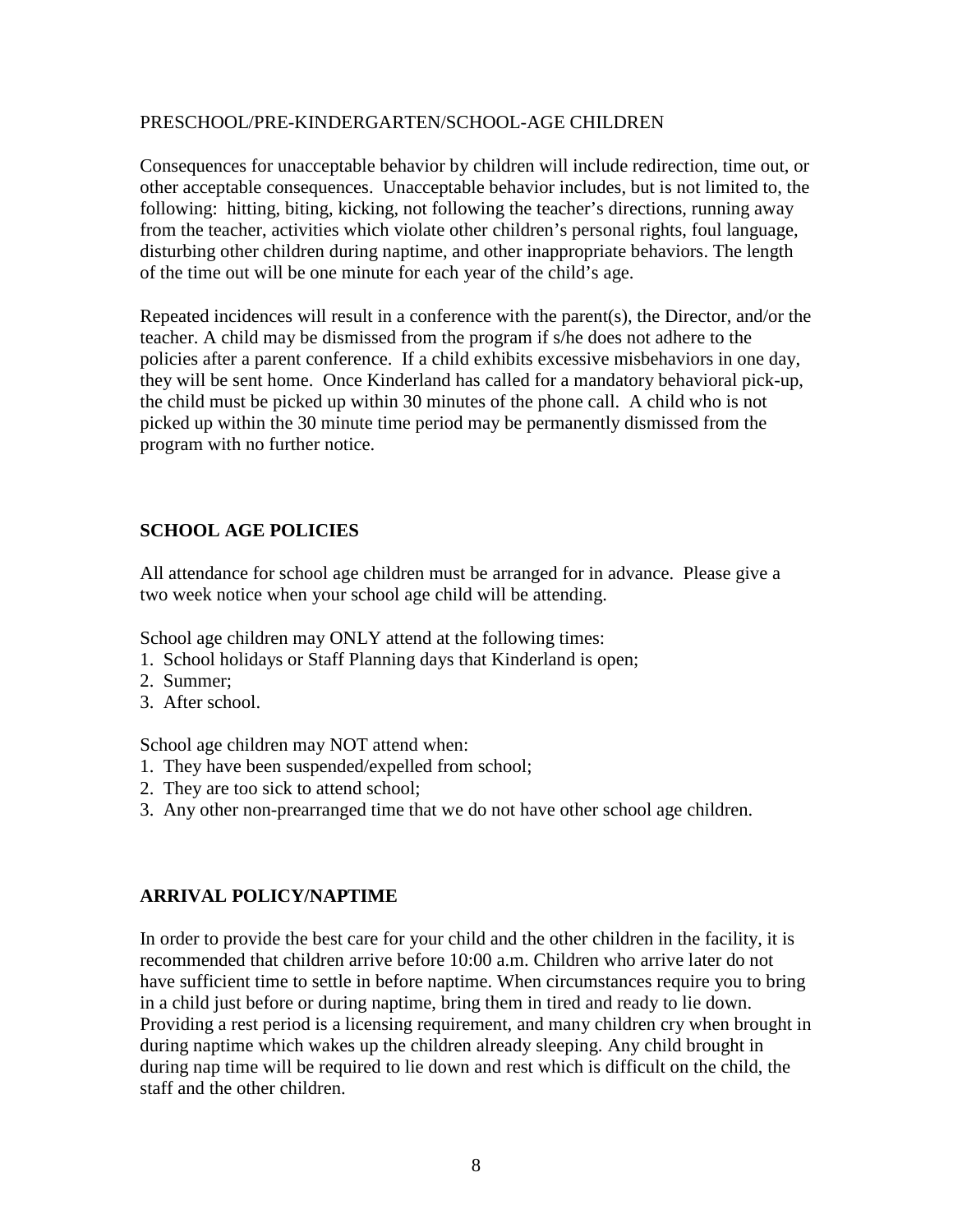# **LUNCH ARRIVAL POLICY – MEAL TIME POLICIES**

LUNCH: All lunch counts are taken at 10:00 a.m. If your child/ren will be arriving later than 10:00, but in time for lunch, you MUST call before 10:00 and order lunch. Lunch is served at 11:00 a.m. in the Infant and Transition classrooms and 11:30 a.m. in PreSchool, PreKindergarten, and School Age rooms. If you are going to be arriving after the start of lunch, you must feed your child lunch before bringing him/her in. No snacks or meals will be provided until afternoon snack.

If you arrive after 10:00 and did NOT call to order lunch, lunch will NOT be available for your child at lunchtime, and you will be responsible for providing his/her lunch. Kinderland will only provide a snack (graham crackers and milk/juice) for children who are present at lunchtime whose parents did not order lunch.

BREAKFAST/AFTERNOON SNACK: If your child arrives after the breakfast period (8:00 – 8:15 for Infant Center/Transition; 8:30 – 8:45 for PreSchool, PreKindergarten, and School Age), no snack or meals will be available until lunch. If your child arrives after the afternoon snack period (2:30 – 2:45 Infant Center/Transition; 3:00 – 3:15 PreSchool, PreKindergarten, School Age), no further snacks or meals will be provided that day.

# **TOY POLICY**

Toys from home are not allowed in any classroom. If you would like to bring a soft animal for naptime only, most teachers allow that. Please check with your child's classroom teacher before bringing a naptime animal in. All animals must remain in the child's cubby except during napping.

### **LABELING ITEMS FROM HOME**

Any items from home must be labeled before they are left at the center. This includes all baby items such as bottles, extra clothing, diaper bags, binkies, etc. Older children need to have coats/sweaters labeled. Kinderland does not assume responsibility of any items brought into the center.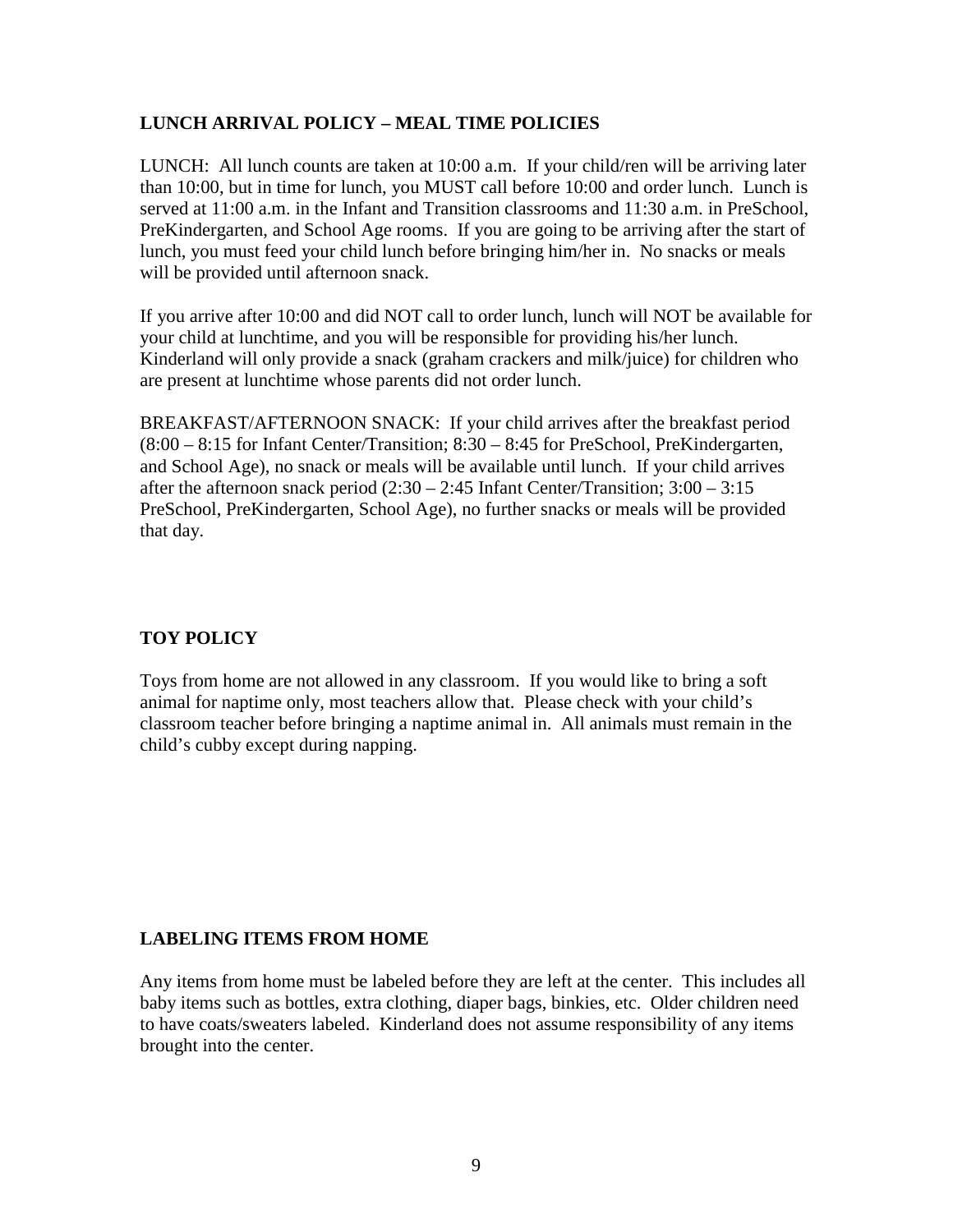### **SAYING GOOD-BYE**

Leaving your child at a facility is often very difficult, especially if s/he is crying. Remember, most children are only upset for a very short period of time, and our caring staff will help to comfort him/her. Experts recommend that, when you leave, you follow two simple rules:

- 1. Always say good-bye; do not "sneak away". Sneaking away can cause trust issues to develop.
- 2. Stay as long as you want, but once you say good-bye, leave immediately no matter how much the child cries.

# **AGREEMENT TERMINATION**:

Kinderland reserves the right to end a child's care under the following circumstances:

- 1. Failure of the child to adjust to the center's procedures and programs. (Please see Discipline Policies.)
- 2. Failure by parents to meet fee schedule.
- 3. Failure by parent(s) and/or child(ren) to abide by the policies and procedures of Kinderland.

We will give a two week notice when possible. If the reason for terminating the agreement is because the child is harming other children or the teachers, a two week notice will not be given.

# **ATTENDANCE NOT APPROVED POLICY**

After enrollment, attendance may be denied temporarily for the following reasons:

- 1. The file is incomplete and several notices have been given to submit completed paperwork;
- 2. Money is owed to the facility;
- 3. Signatures are missing/not legible on sign-in sheets;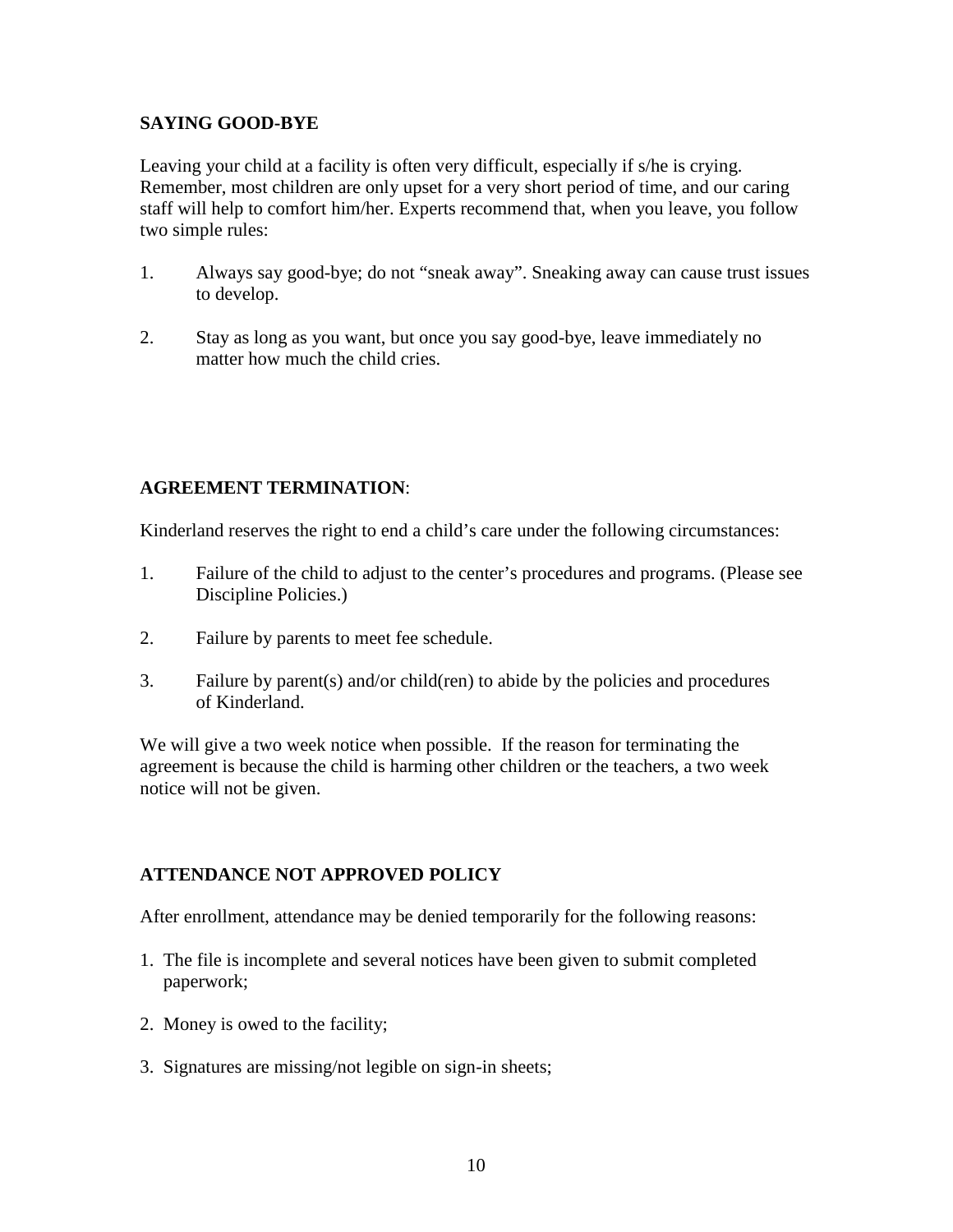4. ECS has denied continued services (for county payment clients).

If your attendance has been temporarily not approved, your sign-in sheet will be replaced by a red "Attendance Not Approved" sheet. Please contact the office immediately to correct the situation.

### **MEDICATIONS/ALLERGIES:**

Prescription and over-the-counter medicine will be given to a child when the proper paperwork has been filled out. This includes diaper rash medication or creams. *No prescription medication will be administered if the tube, bottle or container is not labeled*  with the child's name, doctor's name, type of medication, and dosage amount. Parents or guardians may come in and administer the medication to their own child. All medicine is kept safely out of children's reach in a locked cabinet.

 Also, please inform Kinderland if your child is allergic to any foods, medicines, bee stings, etc. If your child has a milk allergy, soy milk will be provided. The Federal Food Program requires a medical statement filled out by the doctor in order to substitute any other form of milk, such as almond or rice. By signing this agreement, you consent to have your child's name added to our posted allergy list.

## **EPI-PEN, INHALER, NEBULIZER, ANY OTHER INHALED/INJECTED MEDS**

All specialized medical treatments, such as the examples listed in the heading, fall under a different policy than listed above. Community Care Licensing requires the doctor to train the parent/guardian on administration. Documentation signed by the doctor must be provided to the center. Any expenses that occur as a result of staff training will be the responsibility of the parent/guardian. The parent/trainer designee will train the administration staff, who will then train all other applicable staff. Training times and dates will be documented and placed in the child's file. The medication cannot be accepted into the facility until all training and documentation is complete.

### **GASTROSTOMY-TUBE CARE**

Kinderland will consider accepting a child who is fed through a G-tube. Community Care Licensing must be notified of, and must approve the attendance of, each child accepted into care. The parent/guardian is responsible for completion of all additional paperwork, and for providing Kinderland with all information requested through those documents prior to the start date. All the required training listed in the above policy also pertains to G-tube clients.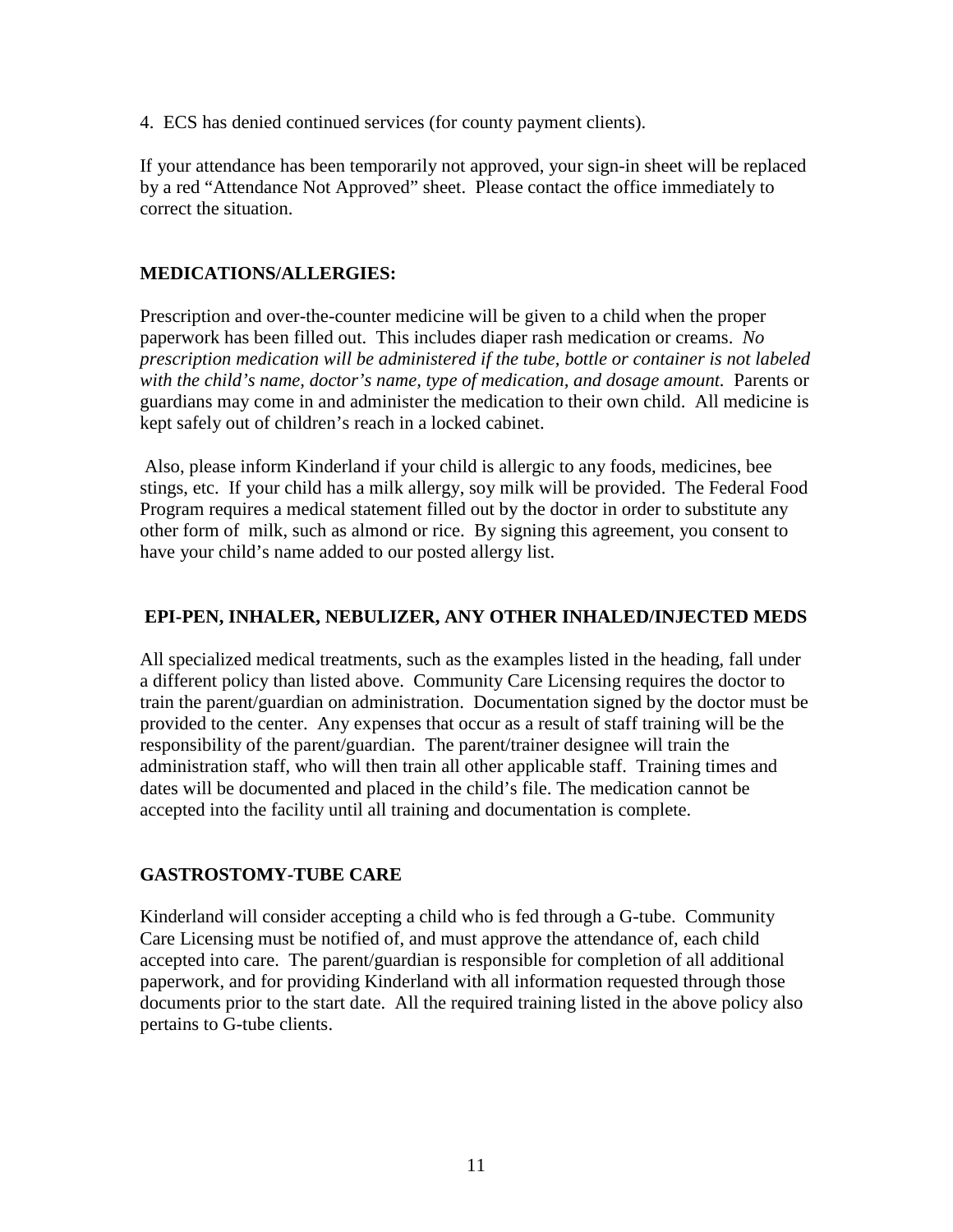## **POLICY CHANGES:**

There will be a minimum of two weeks notice given to parents/legal guardians prior to any changes to Kinderland's policies. Parents/legal guardians are always welcome to ask for clarification of any policy of Kinderland.

# **REFUND POLICY:**

Refunds will be considered on an individual basis, and the two week notice will be taken into consideration. Registration fees are nonrefundable.

# **INVALID PROVISIONS**

The invalidity or unenforceability of any policy or provision hereof shall not affect the other policies and provisions hereof, and this agreement shall be construed in all respects as if such invalid policies or provisions were omitted.

# **GOVERNING LAWS:**

This agreement shall be governed by and interpreted in accordance with the laws of the State of California and the applicable licensing agencies.

### **DEPARTMENT OF SOCIAL SERVICES**

Title 22, Division 12, Chapter 1, Regulation 101200 (b) and (c) states that the Department has the authority to interview children or staff without prior consent. We are required to make provisions for private interviews with children or staff members. The Department has the authority to observe the physical condition of the children, including conditions that could indicate abuse or neglect which occurred outside the facility.

### **FOOD SERVICE:**